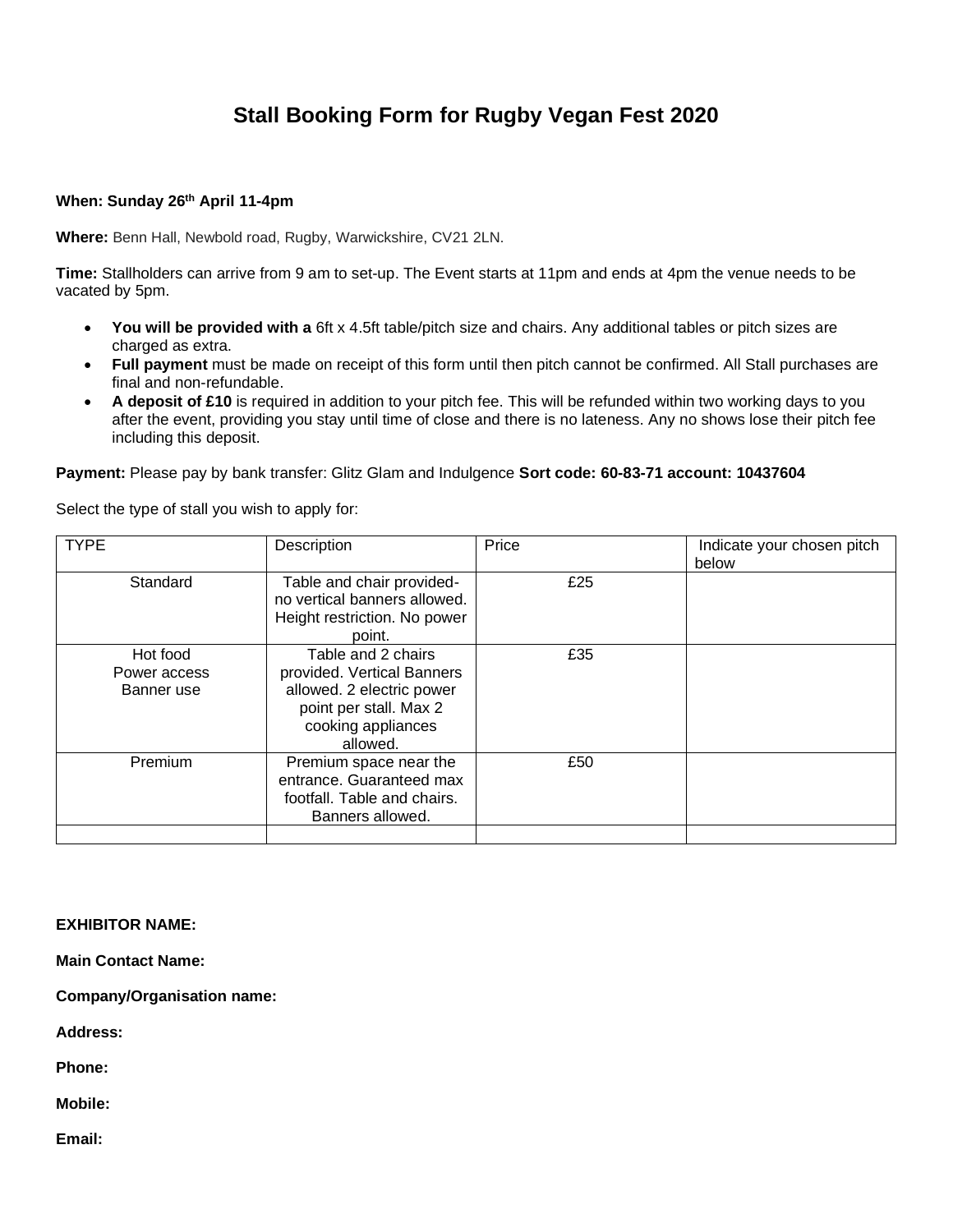**Website:** 

**Instagram:**

**Facebook:**

**Please describe the items that you will be exhibiting. Please note all items must be vegan & cruelty free as it is a purely a vegan event. Any items that are non vegan will not be permitted.**

**Please describe your organisation/products? This information will be used in promotion for the event.**

**Whilst we will be doing everything we can to promote our event we do request exhibitors to invite all friends' clients and family via the official event Facebook page. We also ask all exhibitors to post on thier social media platforms to help us create more awareness of the upcoming event.**

## **Terms and Conditions**

**The terms and conditions outlined herein have been established for the mutual benefit and protections of Exhibitors, Visitors and Organisers and may not be modified unless by writing**  signed by both parties. The Exhibitor agrees to these terms and conditions as an integral part of this binding contract. Please read carefully to avoid any misunderstandings.

1. Stall Booking: To reserve a space at the any Vegan Indulgence event, a signed agreement and payment is required.

2. Payments: Bank transfer is the only payment method available.

3. Exhibitor Stands: Exhibitor space will be assigned by Vegan Indulgence Events. All space assignments are at the sole discretion Vegan Indulgence Events. Sharing of exhibit space or use of display by unauthorised or by third parties is strictly prohibited. All exhibits must remain assembled and staffed throughout exhibit hours from official opening and closing time. If an exhibitor fails to occupy space contracted for any reason, no refunds will be given.

4. Any late (once event is open to the public) arrivals may be refused entry as this can cause disruption and late entry is at the sole discretion of Vegan Indulgence Events. No refunds will be given to late comers and they will lose their £10 deposit.

5. Exhibitors Space: Exhibitors pitch and exhibited products should not be taller than 5 feet from the ground. Banners are strictly prohibited unless the exhibitor has contracted a premium space or for banner use. Tables are provided unless requested otherwise. Own tables must not exceed 6ft x 4.5ft pitch space. If so extra space would be charged as another pitch.

6. Insurance: Exhibitors are fully responsible for obtaining insurance required and adhering to all applicable laws, ordinances and statutes.

7. Limitation on Liability: Exhibitor expressly releases Vegan Indulgence Events from any liability and waives: a) any and all demands, claims and causes of action in law or in equity, related to any defect, deficiency, failure or impairment of utilities or other facilities, including water, heating, electricity, ventilation, refrigeration, or other mechanical systems failure; b) the conduct, negligence or claims of any exhibitor or attendee; and c) any fire, flood, strike, terrorist attack, weather or other, force may occur beyond the control of Vegan Indulgence Events.

8. No Guarantee of Results: Vegan Indulgence Events do not warrant or guarantee any particular results of the event, nor do they guarantee a particular number of attendees.

9. Indemnification: Exhibitors display and exhibit property at their own risk. Vegan Indulgence Events do not assume any responsibility for loss or damage to Exhibitors property. Vegan Indulgence Events will not be held accountable for the death or injury of any person attending an event, or for any damages suffered by Exhibitor or its officers, agents, employees or invitees as a result of any cause whatsoever. Exhibitor shall indemnify and hold Vegan Indulgence Events harmless from any suit or claim arising out of any action or failure to act by the Exhibitor.

10. Exhibitor shall be liable for any and all damages caused by Exhibitor to the event building's grounds, floors, walls, columns, or any other part of the building.

11. Failure to vacate building at specified time (1 hour after event finishes) will incur a £60 charge

12. Cancellation: Vegan Indulgence Events reserve the right to cancel this event at any time prior to the date of the event with refund of all amounts paid by participants to Vegan Indulgence Events in connection with this Agreement. Otherwise all payments are non-refundable.

13. Product/Service Exclusivity: Product/service exclusivity is not guaranteed through this reservation, this also includes brand exclusivity.